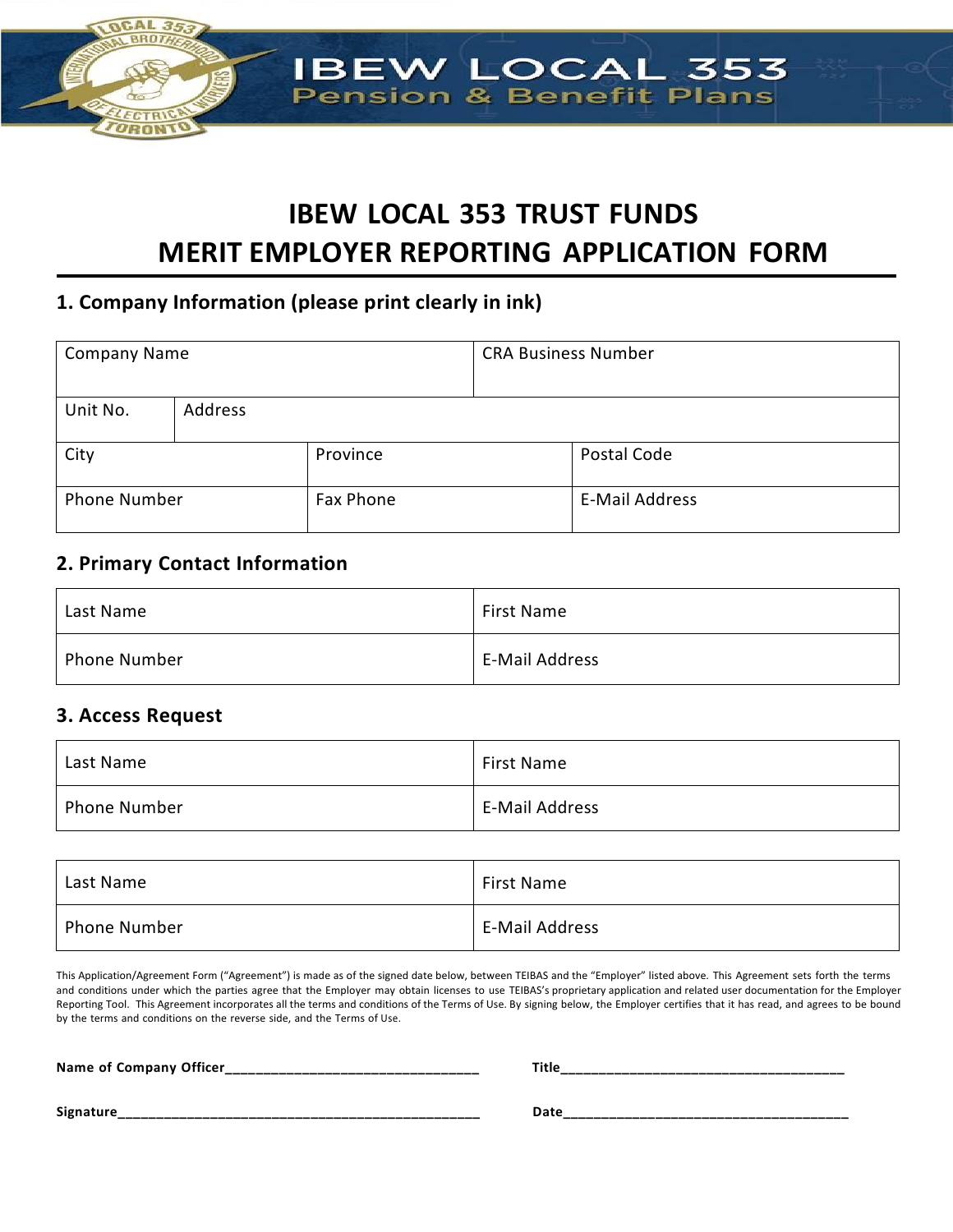### **MERIT TERMS AND CONDITIONS**

### **1. DEFINITIONS**

1.1 "Registered Users" means individuals who have registered through the Employer with TEIBAS and are authorized to access the Application using a user name and password supplied by TEIBAS.

1.2 "Terms of Use" means the terms and conditions for use of the Application that are posted on the home page of the employer electronic reporting tool, as amended from time to time. 

1.3 "Application" means the specific object code modules provided under this Agreement comprising the employer electronic reporting tool, including any related modules, error corrections and updates thereto, as provided by TEIBAS to Employer, or as accessed by the Employer through the TEIBAS website. 

### **2. GRANT OF RIGHTS; OWNERSHIP**

2.1 Grant of License; Ownership: Subject to the terms and conditions of this Agreement, TEIBAS grants to Employer a nonexclusive, nonsublicensable, nontransferable license, to permit Registered Users to access and use the licensed Application in accordance with the Terms of Use; and to make a reasonable number of copies of the related user documentation that accompanies the Application. TEIBAS and its licensors presently own and will continue to own all rights, title, and interest in and to the Application and all worldwide intellectual property rights therein, as set out in the Terms of Use.

2.2 License Restrictions: The license granted herein is limited as set out in the Terms of Use, and is limited to the Employer and its Registered Users. Employer's rights in the Application will be limited to those expressly granted in this Agreement, and TEIBAS reserves all other rights.

2.3 Responsibilities of Employer: The employer shall: (i) be responsible for all activities that occur under Employer's account; (ii) have sole responsibility for the accuracy, quality, integrity, legality, reliability, and appropriateness of all electronic data, information or material entered into the Application by Employer; and (iii) use commercially reasonable efforts to prevent unauthorized access to, or use of, the Application, and notify TEIBAS promptly of any such unauthorized use. Employer shall be responsible for those persons given access to the Application and their compliance with the provisions of this Section 2.3 and the Terms of Use.

#### **3. WARRANTY AND DISCLAIMER; LIMITATION OF LIABILITY**

TEIBAS makes no representation, warranty or guarantee regarding the Application, and is not liable for any damages of any kind, as set out in the Terms of Use.

### **4. TERM AND TERMINATION**

4.1 Term This Agreement: will begin on the date signed and will remain in effect until Employer discontinues use of such Application or until the Agreement is otherwise terminated in accordance with the terms of this Agreement. Terminations of this Agreement shall be made in writing.

4.2 Termination for Breach: Each party will have the right to terminate this Agreement if the other party breaches any material term of this Agreement, and fails to cure such breach within thirty (30) days after written notice thereof. Termination of this Agreement by either party will be without prejudice to any other right or remedy of such party.

4.3 Effect of Termination: Upon any termination of this Agreement, Employer will at TEIBAS' request, destroy TEIBAS confidential information that pertains to the Application, in its possession or control and all copies and portions thereof, in all forms and types of media, and provide TEIBAS with an officer's written certification, certifying to Employer's compliance with this section. 

#### **5. MISCELLANEOUS**

5.1 Assignment: This Agreement and the rights hereunder are not transferable or assignable by Employer without the prior written consent of TEIBAS, except to a person or entity who acquires all or substantially all of the assets or business of Employer, whether by sale, merger or otherwise. TEIBAS may assign or transfer this Agreement without Employer's consent. Subject to the foregoing, this Agreement will bind and inure to the benefit of the parties, their respective successors and permitted assigns.

5.2 Notices: All notices, demands or consents required or permitted under this Agreement shall be in writing to the addresses on the first page of the Agreement, or as the parties otherwise direct. Notice shall be considered effective on the earlier of actual receipt, or five (5) days after posting when sent via certified Canada Post mail.

5.3 Severability: If for any reason a court of competent jurisdiction finds any provision of this Agreement invalid or unenforceable, that provision of the Agreement will be enforced to the maximum extent permissible and the other provisions of this Agreement will remain in full force and effect. This Agreement, including all referenced documents, contains the complete understanding and agreement of the parties and supersedes all prior or contemporaneous agreements or understandings, oral or written, relating to the subject matter herein.

5.4 Force Majeure: Except for Employer's obligations to pay TEIBAS hereunder, neither party shall be liable to the other party for any failure or delay in performance due to causes beyond its reasonable control, including but not limited to, labour disputes, strikes, lockouts, shortages of or inability to obtain labour, energy, raw materials or supplies, war, riot, act of God, internet failures or governmental action.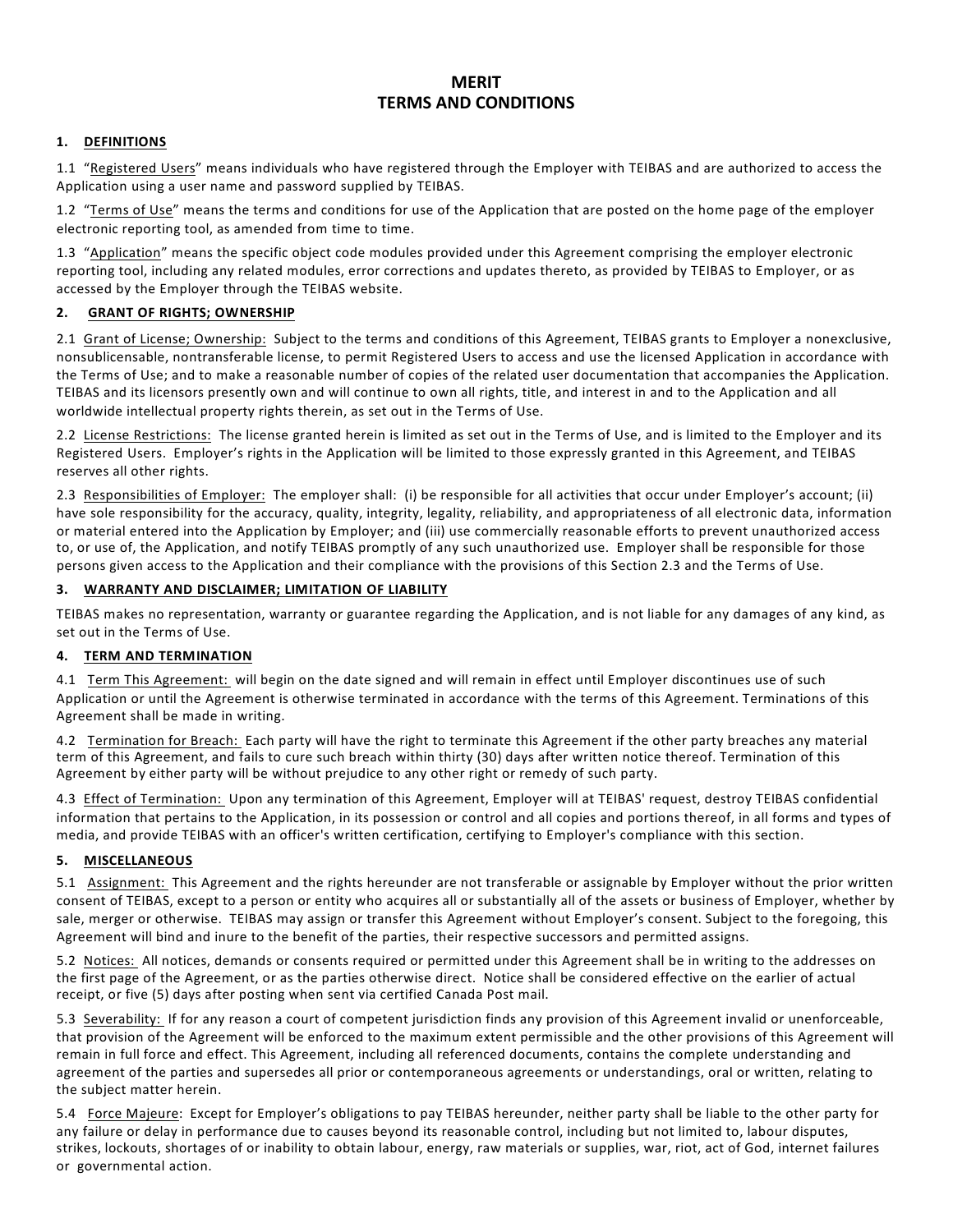

# **Your "Quick" Guide to Data Reporting on MERIT**

# **1. LOGIN**

MERIT can be found at https://merit.teibas.com. Enter your employer code, username, and password provided by TEIBAS.

# **2. ENTER DATA**

Select **Data** from the top menu and then **Entry grid**. Enter the hours for each employee ensuring that the agreement and job class are correct. If another line is required for a new employee or for a change in job class, select **Insert new row**.

When you finish entering the hours for each employee, select **Save grid data**.

| Data<br>▽                        | Save grid data | Insert new row   |                                       |              |                       |                         |
|----------------------------------|----------------|------------------|---------------------------------------|--------------|-----------------------|-------------------------|
| Upload                           |                |                  |                                       |              |                       |                         |
| Entry grid $\blacktriangleright$ | <b>SIN</b>     | <b>Full Name</b> | Agreement                             | Job<br>Class | <b>Status</b><br>Code | Regular<br><b>Hours</b> |
| Validate                         | 66666664       | Jones, Michael   | ICI                                   | <b>JM</b>    | <b>ACT</b>            | 100.00                  |
|                                  | 66666664       | Jones, Michael   | <b>ICISHIFT</b>                       | <b>JM</b>    | <b>ACT</b>            | 50.00                   |
|                                  | 777777772      | Williams, Robert | ICI                                   | <b>FM</b>    | <b>ACT</b>            | 90.00                   |
|                                  | 777777772      | Williams, Robert | <b>ICISHIFT</b> $\blacktriangleright$ | <b>IFM</b>   | <b>IACT</b>           | 50.00                   |

# **3. VALIDATE AND SUBMIT DATA**

Select **Data** from the top menu and then **Validate**. Select **Run validations now**. MERIT will check the data and provide warnings and errors for you to review. These warnings will not prevent you from proceeding but data errors must be fixed. Select **< Entry grid** to return to the data you entered.



| <b>Industry Benefit</b><br><b>Administrative Services</b> |                                       |                            |                                                 |          | MERIT                                              |
|-----------------------------------------------------------|---------------------------------------|----------------------------|-------------------------------------------------|----------|----------------------------------------------------|
|                                                           | Logout                                | Questions?                 | Reports<br>Data<br>$\triangledown$              | Export   | Home                                               |
| 123456 - Electrical Company Limited                       |                                       |                            | Selected month: March 2009                      |          | User: er123456                                     |
| <b>Employer:</b><br>123456 - Electrical Company Limited   |                                       | view details               | Current month<br>and vear<br>being processed:   |          | March 2009<br>۰                                    |
| Message board:                                            |                                       |                            |                                                 |          | The month March 2009 is still open. If the data is |
| No new messages                                           |                                       | read more                  | close the current month and start the next one. |          | ready, choose "Validate" from the "Data" menu to   |
|                                                           |                                       | next                       |                                                 |          |                                                    |
|                                                           |                                       |                            | View rates                                      |          |                                                    |
|                                                           |                                       |                            |                                                 |          |                                                    |
| <b>Hours</b><br>Monthly summary                           | <b>Financial - Work Month Summary</b> |                            | <b>Financial - Transaction History</b>          |          |                                                    |
| <b>Month</b>                                              | <b>Hours</b>                          | <b>Required remittance</b> | Adj remittance                                  |          | <b>Status</b>                                      |
| January 2009                                              | 2,165.00                              | \$27.690.23                | \$0.00                                          | Comments | pending                                            |
| February 2009                                             | 2,156.00                              | \$27.884.71                | \$0.00                                          | Comments | pending                                            |
| March 2009                                                | 1,560.00                              | \$18,560.19                | \$0.00                                          | Comments | open                                               |
| April 2009                                                | 0.00                                  | \$0.00                     | 0.00                                            | Comments | (n/a)                                              |
| May 2009                                                  | 0.00                                  | \$0.00                     | 0.00                                            | Comments | (n/a)                                              |
| June 2009                                                 | 0.00                                  | \$0.00                     | 0.00                                            | Comments | (n/a)                                              |
| <b>July 2009</b>                                          | 0.00                                  | \$0.00                     | 0.00                                            | Comments | (n/a)                                              |
| August 2009                                               | 0.00                                  | \$0.00                     | 0.00                                            | Comments | (n/a)                                              |
| September 2009                                            | 0.00                                  | \$0.00                     | 0.00                                            | Comments | (n/a)                                              |
| October 2009                                              | 0.00                                  | \$0.00                     | 0.00                                            | Comments | (n/a)                                              |
| November 2009                                             | 0.00                                  | \$0.00                     | 0.00                                            | Comments | (n/a)                                              |
| December 2009                                             | 0.00                                  | \$0.00                     | 0.00                                            | Comments | (n/a)                                              |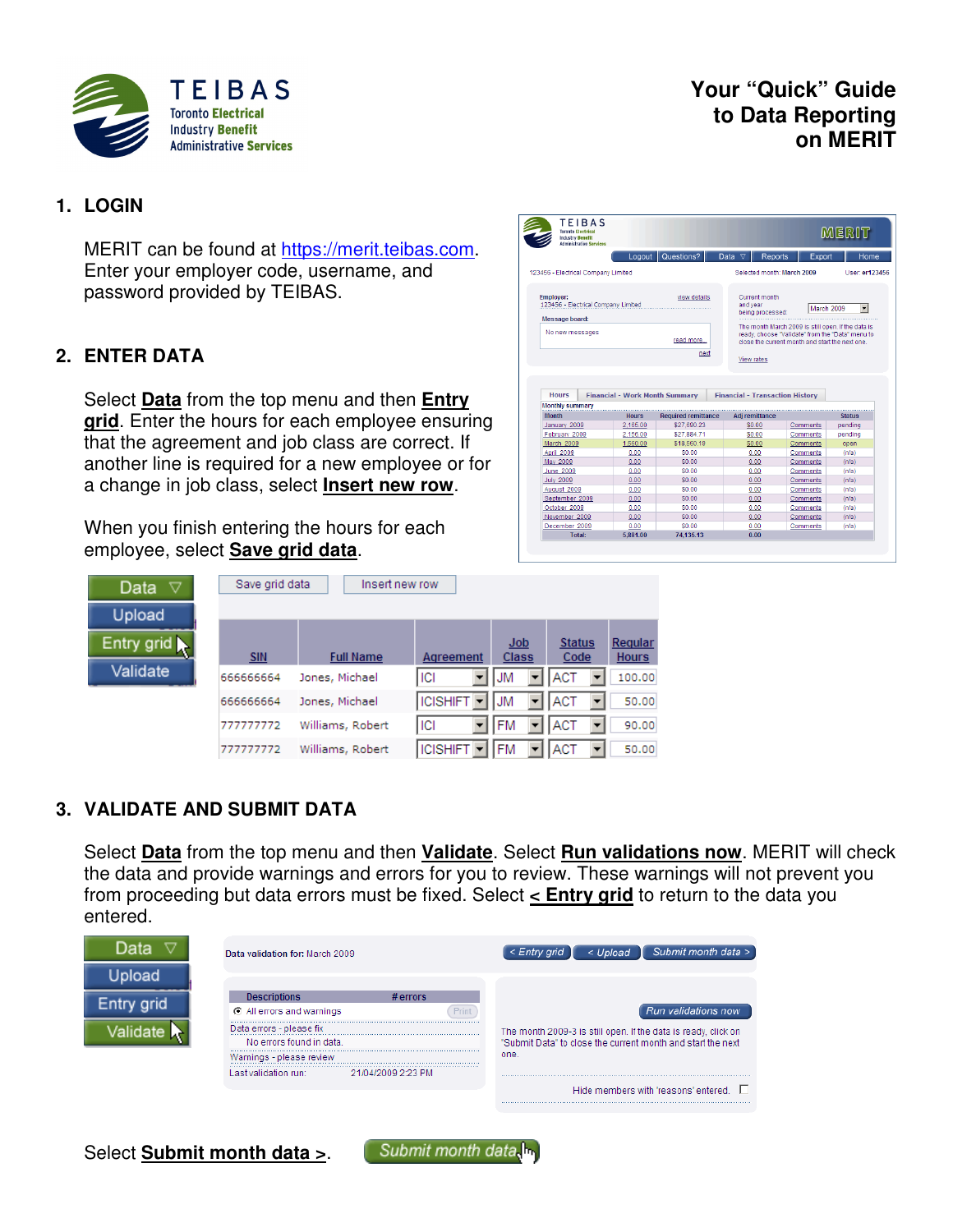# **4. CONFIRMATION STATEMENT AND DATA SUBMISSION**

A confirmation statement will appear. Confirm the total hours and required remittance for each agreement and job class. Select **Print this statement**. The Confirmation Statement must be signed and accompany the remittance cheque.

Once confirmed, select **Submit >** from the top left corner. This will inform TEIBAS that your data entry is complete and the remittance is being sent. Cheques may be post-dated to the  $20<sup>th</sup>$  of the month.